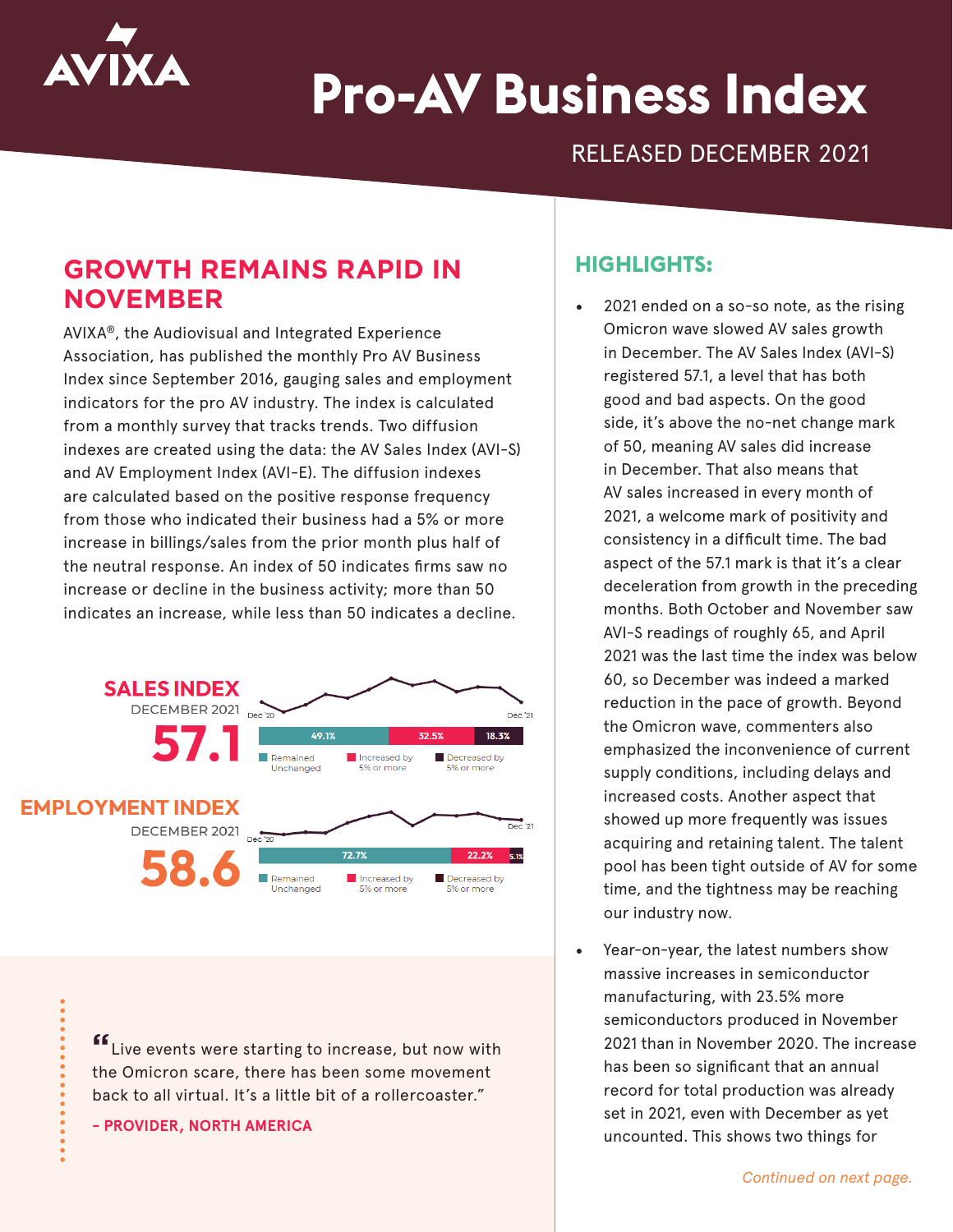

# **HIGHLIGHTS:** *(continued)*

our industry: First, the chip shortage is not the primary issue with supply; continued effects of COVID-19 especially disruptions to the supply chain—are more significant. Second, it highlights how evolving demand is at the root of supply issues; quantity supplied has increased dramatically, but evolutions—revolutions, even mean much more is needed. Manufacturing is complex and its capacity to adjust is finite. This story here with chips is true of many AV products as well.

In December, the AV Employment Index (AVI-E) showed a continuation of solid employment growth, registering at 58.6. This rate was nearly identical to the November AVI-E of 59.1, and it marks the 9th consecutive month of payroll growth proceeding at least at a moderate rate of expansion. That run of growth appears to be creating a scenario we warned about in our second quarter Macroeconomic Trends Analysis (META) report. In that report, we looked at two data points to make one conclusion. The data points were the Industry Outlook and Trends Analysis (IOTA) data showing how AV recovery was lagging the wider economy but gaining steam and wider employment data showing an increasingly tight labor market. Together, our interpretation was that this implied that sooner or later the hiring squeeze would reach AV. As we discussed in the first highlight, comments suggest that squeeze is beginning. If you anticipate hiring needs in 2022, the sooner you move, the better. Hiring is not going to get easier.

# **INTERNATIONAL OUTLOOK**

No region was spared the decline in growth speed, as the moving average for both November and December declined.<sup>2</sup> The data suggest a more significant decline in North America, leaving the region now 1.7 points below the rest of the world. We expect that modest gap to expand in next month's reading. We emphasize that, as with the overall AVI-S, growth was previously at such a high rate that it continues at a decent clip even after the significant slowdown.



*Global regional indexes are three-month moving averages (based on prior, forward and current months) due to relative small ample size.*

**"**Right now, we are currently looking for qualified personnel. Delivery lead times and price increases (including transportation costs) are beginning to be a factor."

**– PROVIDER, NORTH AMERICA**

1 International regions include Europe, Latin America, Middle East/Africa, Asia-Pacific

2 Due to the small sample, the North American and International indexes are based on a 3-month moving average. December 2021 index is preliminary, based on the average of November 2021 and December 2021 and will be final with January 2022 data in the next report.